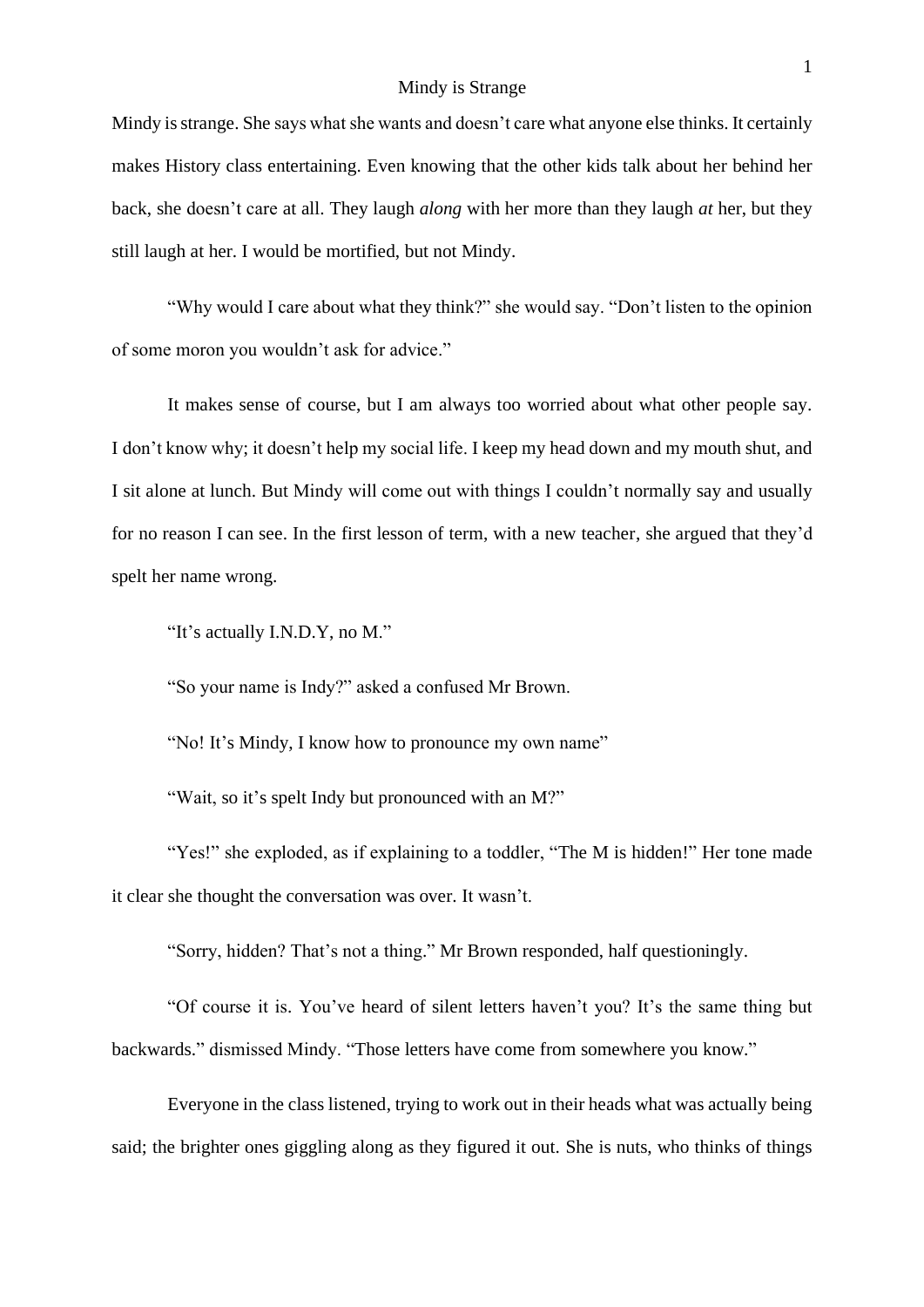like that, just coming up with it for a game? No, who *says* it after they think about it? Mindy is strange.

Later in the term I was put on the spot with a question about Ned Kelly. I froze. It is not often I don't know the answer, and it's a feeling I don't like at all. I realise that it's these questions that help me learn, the ones I don't know the answers to off the top of my head, but being smart is all I have. I may not make friends easily, but I score top of the class in all tests. Mindy came to my rescue. Of course she doesn't freeze just because she doesn't know the answer.

"I don't know," she dismissed the question as if it wasn't in the least important, "but I do know that the only reason he got as far as he did was because of the beard." She finished as if there was no more to say.

"The beard?" asked Mr Brown, dreading the inevitable expansion to the point, but unable to resist.

"Of course, it's obvious," Mindy responded with enthusiasm, pointing around the room, "look at the beards throughout history. They are in most of the portraits around these walls. Lincoln; beard; Darwin, big beard; Edward Teach, black beard! If it didn't have so many hipsters, History would have been a lot different."

I sit quietly during these outbursts. I wish I had the confidence to join the conversation, let alone blurt out wild and hilarious comments that lead to fun discussions the way Mindy does. The class is usually a riot after she starts them. Someone else will jump in with another comment, responding like it was a legitimate point.

"Yes, but that only works for the men in history," Shelly would say, "no big beard for Marie Currie."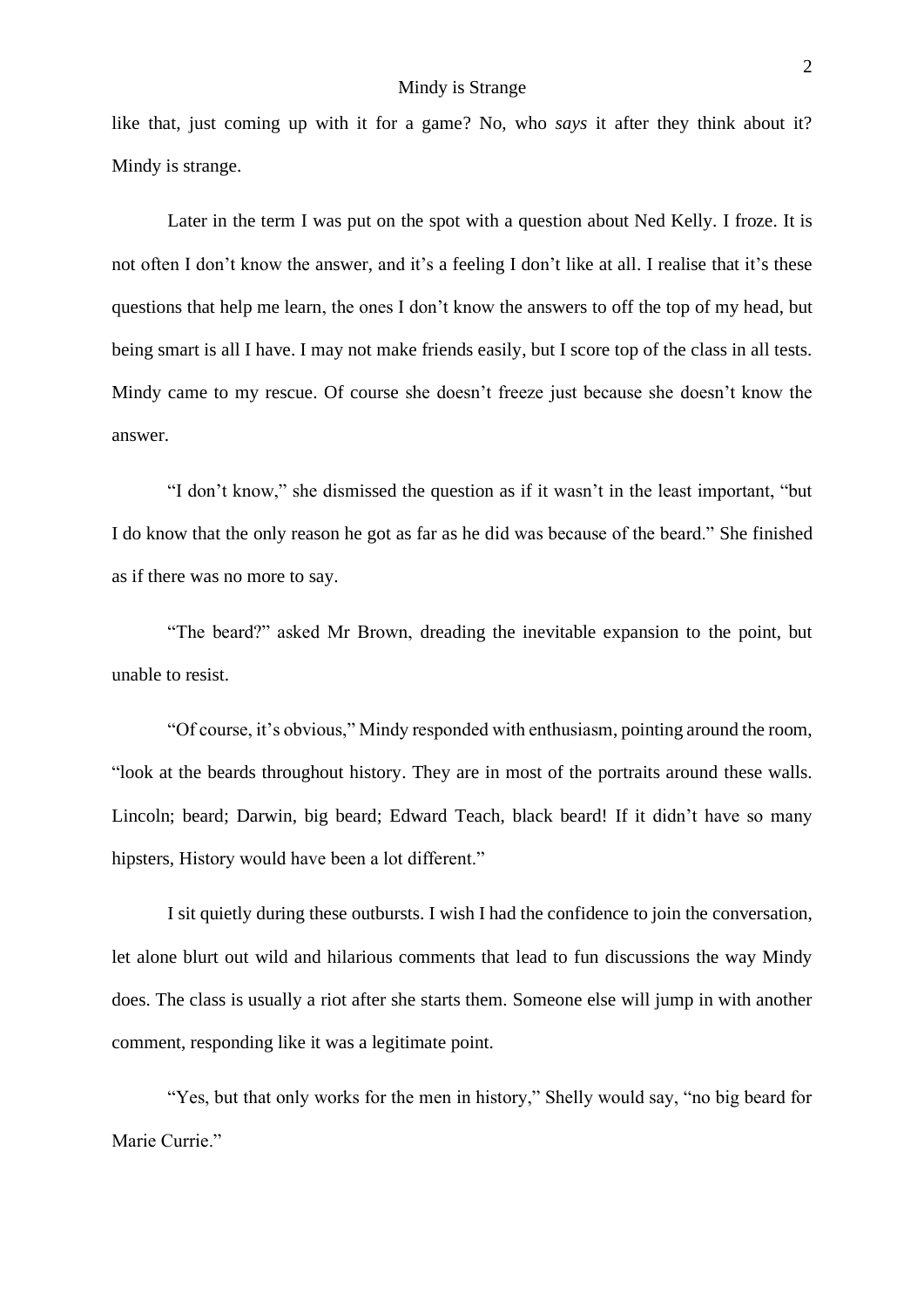## Mindy is Strange

Mr Brown would also jump in, seemingly not worried that his lesson was hijacked by nonsense, "What about moustaches? Stalin didn't have a beard but his moustache…"

It's funny, the lessons Mindy takes over start out in a silly mash up of crazy ideas, but they would usually settle into interesting discussion. Everyone in class would be paying attention, even the 'army boys' up the back who just wanted to hear about old battles would join the conversation.

"Napoleon didn't have a beard," one of them pointed out.

"Yes, and he lost at Waterloo to Old Gumboots, didn't he?" Mindy shot back.

Mr Brown wouldn't say very much, but somehow we always ended up loudly arguing about points that related to the topic written on the board behind him.

I think about how much fun the class is as I make my way to a desk at the front. Before the second bell sounds I am sitting down hefting the thick textbook from my bag. I am always the first student to arrive, I don't seem to get caught up between classes as much as the others. Mr Brown is already writing today's topic on the board in big, clear letters; The Russian Revolution.

"Are we going to see Mindy today?" he asks quietly without turning around. Most of my teachers try to ignore Mindy; they don't mention her or they pretend she isn't there when her disruptive outbursts threaten to derail their lesson plan. But Mr Brown always has time for the interruptions and will often ask after her when I am quiet.

"I'm not sure," I answer softly, "I hope so."

"Me too," he responds, turning to look at me with a twinkle in his eye, "There is some great beard content in this lesson," he finishes pointing to what we has just written on the board.